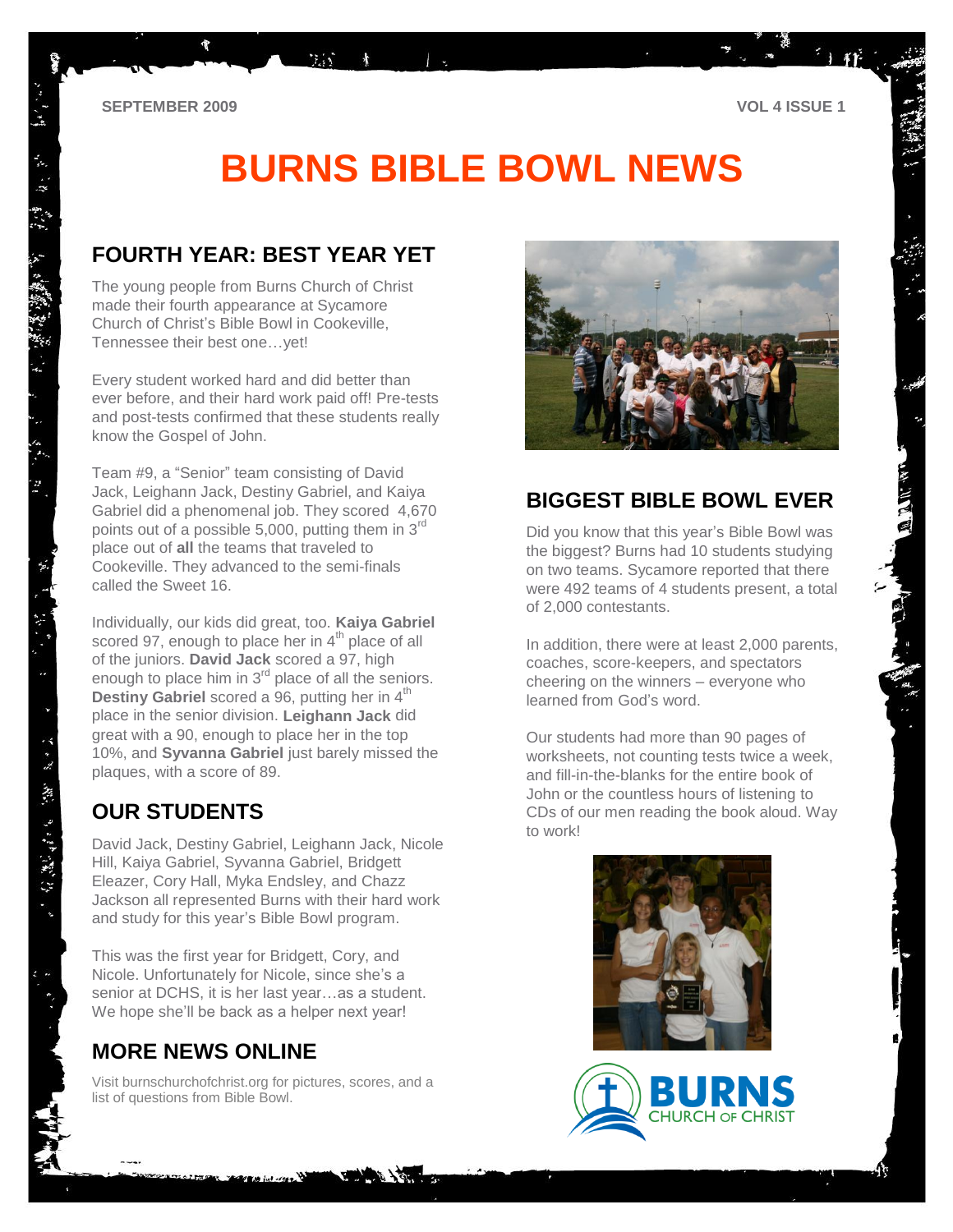# **INSERT HEADLINE HERE**

#### PLACE PHOTO HERE, OTHERWISE DELETE BOX

Photo captions speak volumes of their subject matter, so spend a moment to explain what's really going on in graphs and photographs.

#### PLACE PHOTO HERE, OTHERWISE DELETE BOX

Photo captions speak volumes of their subject matter, so spend a moment to explain what's really going on in graphs and photographs.

# **"INSERT PULL QUOTE HERE. DELETE BOX IF NOT IN USE."**

## **Subhead. Subhead.**

Continue newsletter text here. Continue newsletter text here. Continue newsletter text here. Continue newsletter text here. Continue newsletter text here. Continue newsletter text here. Continue newsletter text here. Continue newsletter text here.

Continue newsletter text here. Continue newsletter text here. Continue newsletter text here. Continue newsletter text here. Continue newsletter text here. Continue newsletter text here. Continue newsletter text here. Continue newsletter text here. Continue newsletter text here. Continue newsletter text here. Continue newsletter text here. Continue newsletter text here. Continue newsletter text here. Continue newsletter text here.

## **Subhead. Subhead.**

Continue newsletter text here. Continue newsletter text here. Continue newsletter text here. Continue newsletter text here. Continue newsletter text here. Continue newsletter text here. Continue newsletter text here. Continue newsletter text here.

Continue newsletter text here. Continue newsletter text here. Continue newsletter text here. Continue newsletter text here. Continue newsletter text here. Continue newsletter text here. Continue newsletter text here.

Continue newsletter text here. Continue newsletter text here. Continue newsletter text here. Continue newsletter text here. Continue newsletter text here. Continue newsletter text here. Continue newsletter text here. Continue newsletter text here. Continue newsletter text here. Continue newsletter text here.

# **PLACE LOGO OR COMPANY NAME HERE**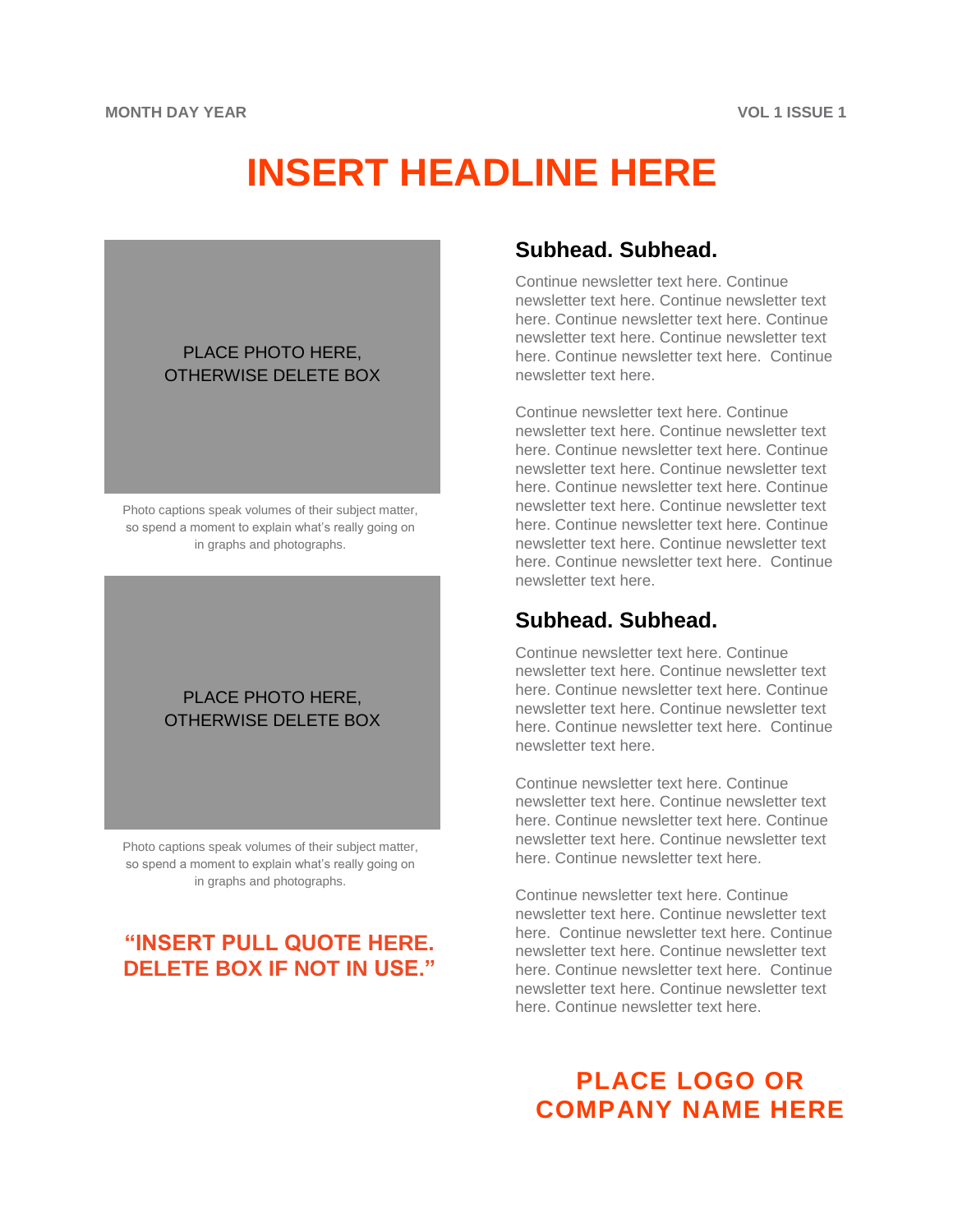# **INSERT HEADLINE HERE**

### **Subhead. Subhead.**

Continue newsletter text here. Continue newsletter text here. Continue newsletter text here. Continue newsletter text here. Continue newsletter text here. Continue newsletter text here. Continue newsletter text here. Continue newsletter text here. Continue newsletter text here. Continue newsletter text here.

 $7.35 - 12.5$ 

 $\star$ 

Continue newsletter text here. Continue newsletter text here. Continue newsletter text here. Continue newsletter text here. Continue newsletter text here. Continue newsletter text here. Continue newsletter text here. Continue newsletter text here. Continue newsletter text here. Continue newsletter text here. Continue newsletter text here. Continue newsletter text here. Continue newsletter text here.

## **Subhead. Subhead.**

Continue newsletter text here. Continue newsletter text here. Continue newsletter text here. Continue newsletter text here. Continue newsletter text here. Continue newsletter text here. Continue newsletter text here. Continue newsletter text here. Continue newsletter text here. Continue newsletter text here.

Continue newsletter text here. Continue newsletter text here. Continue newsletter text here. Continue newsletter text here. Continue newsletter text here. Continue newsletter text here. Continue newsletter text here. Continue newsletter text here.

Continue newsletter text here. Continue newsletter text here. Continue newsletter text here. Continue newsletter text here. Continue newsletter text here. Continue newsletter text here. Continue newsletter text here. Continue newsletter text here. Continue newsletter text here. Continue newsletter text here. Continue newsletter text here.

### PLACE PHOTO HERE, OTHERWISE DELETE BOX

Photo captions speak volumes of their subject matter, so spend a moment to explain what's really going on in graphs and photographs.

### PLACE PHOTO HERE, OTHERWISE DELETE BOX

Photo captions speak volumes of their subject matter, so spend a moment to explain what's really going on in graphs and photographs.

## **"INSERT PULL QUOTE HERE. DELETE BOX IF NOT IN USE."**

# **PLACE LOGO OR COMPANY NAME HERE**